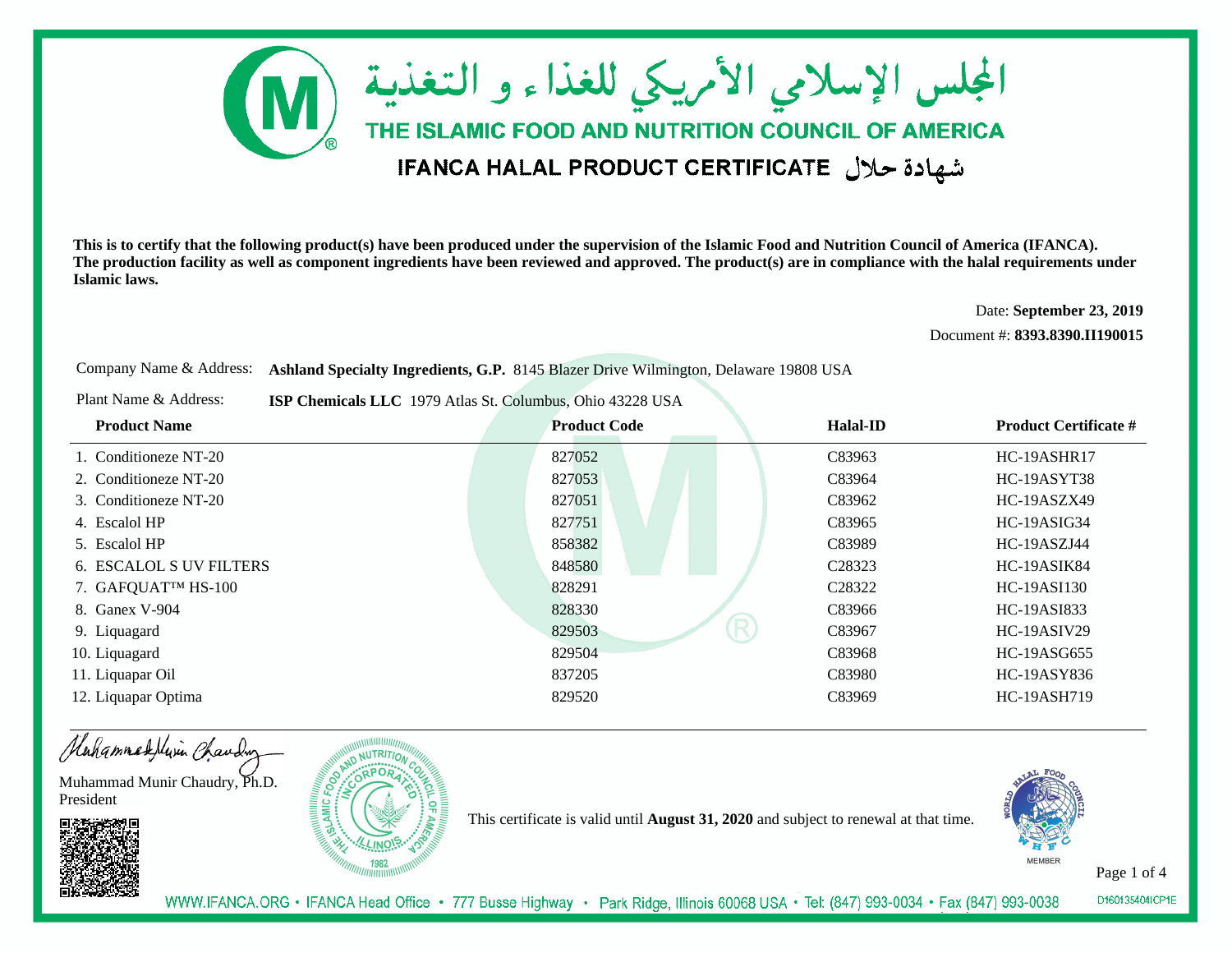

Date: **September 23, 2019**

Document #: **8393.8390.II190015**

Company Name & Address: **Ashland Specialty Ingredients, G.P.** 8145 Blazer Drive Wilmington, Delaware 19808 USA

Plant Name & Address:**ISP Chemicals LLC** 1979 Atlas St. Columbus, Ohio 43228 USA

| <b>Product Name</b> | <b>Product Code</b> | <b>Halal-ID</b>    | <b>Product Certificate #</b> |
|---------------------|---------------------|--------------------|------------------------------|
| 13. Liquapar Optima | 829522              | C83970             | <b>HC-19ASH220</b>           |
| 14. Liquapar Optima | 843114              | C83981             | HC-19ASIC32                  |
| 15. Liquapar PE     | 829524              | C83971             | <b>HC-19ASH818</b>           |
| 16. Liquapar PE     | 829525              | C83972             | HC-19ASYQ40                  |
| 17. Liquapar PN     | 829527              | C83973             | HC-19ASG850                  |
| 18. Optiphen        | 830390              | C83974             | HC-19ASHL25                  |
| 19. Optiphen        | 830402              | C83975             | HC-19ASZ145                  |
| 20. OPTIPHEN        | 830411              | B <sub>25665</sub> | <b>HC-19ASY741</b>           |
| 21. OPTIPHEN        | R<br>830388         | <b>B55120</b>      | HC-19ASGX51                  |
| 22. OPTIPHEN        | 830391              | B67660             | HC-19ASGG54                  |
| 23. Optiphen 200    | 846991              | C83983             | HC-19ASHQ23                  |
| 24. Optiphen 200    | 848409              | C83986             | HC-19ASHS26                  |

Hahammadelivin Chauding

Muhammad Munir Chaudry, Ph.D.President





This certificate is valid until **August 31, 2020** and subject to renewal at that time.



Page 2 of 4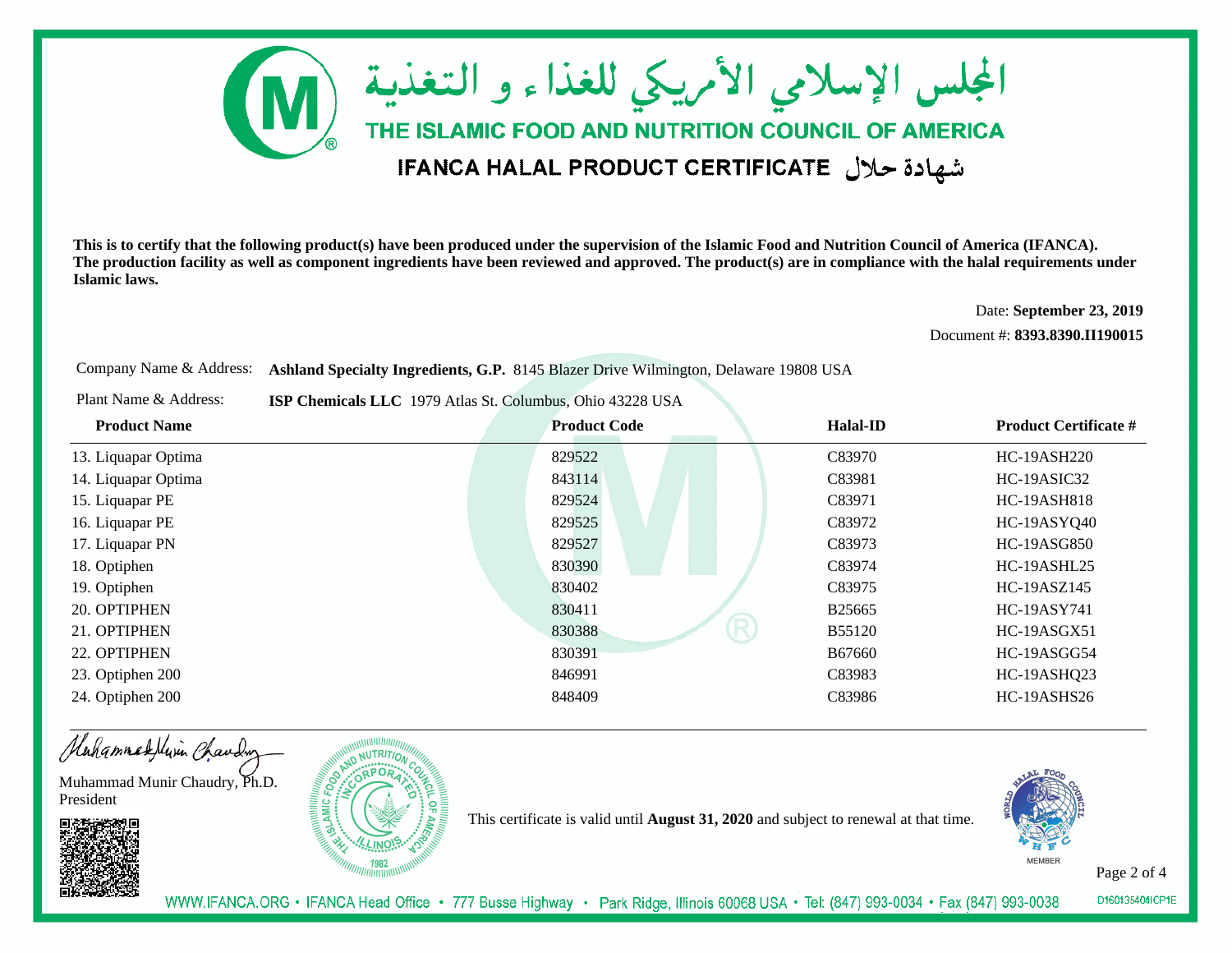

Date: **September 23, 2019**

Document #: **8393.8390.II190015**

Company Name & Address: **Ashland Specialty Ingredients, G.P.** 8145 Blazer Drive Wilmington, Delaware 19808 USA

Plant Name & Address:**ISP Chemicals LLC** 1979 Atlas St. Columbus, Ohio 43228 USA

| <b>Product Name</b> | <b>Product Code</b> | <b>Halal-ID</b> | <b>Product Certificate #</b> |
|---------------------|---------------------|-----------------|------------------------------|
| 25. Optiphen 200    | 848408              | C83985          | HC-19ASHH27                  |
| 26. Optiphen 200    | 848481              | C83987          | HC-19ASHO28                  |
| 27. Optiphen 200    | 845617              | C83982          | HC-19ASYC42                  |
| 28. Optiphen 200    | 848766              | C83988          | <b>HC-19ASY043</b>           |
| 29. Optiphen 200    | 830424              | C83976          | HC-19ASZU46                  |
| 30. Optiphen 200    | 846992              | C83984          | HC-19ASZS48                  |
| 31. OPTIPHEN PLUS   | 843115              | A37250          | HC-19ASHD22                  |
| 32. OPTIPHEN PLUS   | 830417              | B55911          | HC-19ASGP52                  |
| 33. OPTIPHEN PLUS   | 843116              | R<br>B64361     | HC-19ASGF53                  |
| 34. OPTIPHEN PLUS   | 830415              | B84462          | HC-19ASG756                  |
| 35. Styleze CC-10   | 831882              | C83977          | <b>HC-19ASH921</b>           |
| 36. Styleze CC-10   | 831883              | C83978          | HC-19ASY239                  |

Hahammadelivin Chauding

Muhammad Munir Chaudry, Ph.D.President





This certificate is valid until **August 31, 2020** and subject to renewal at that time.



Page 3 of 4